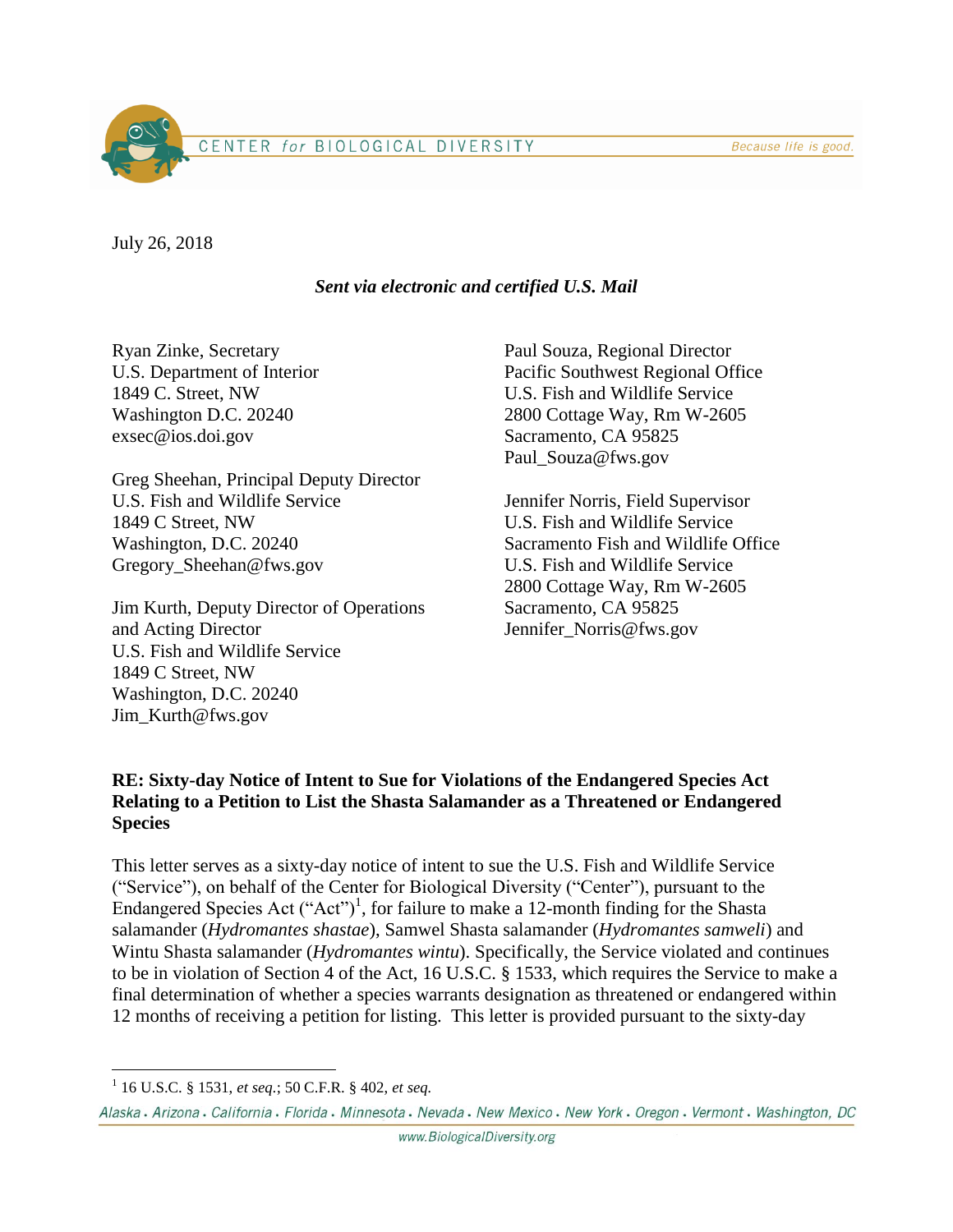notice requirement of the citizen suit provision of the Act, to the extent such notice is deemed necessary by a court.<sup>2</sup>

On July 11, 2012, the Service received a petition from the Center for Biological Diversity requesting that the Shasta salamander be listed as threatened or endangered under the Endangered Species Act. On September 18, 2015, the Service issued a 90-day finding that there was substantial scientific or commercial information indicating that listing the Shasta salamander (*Hydromantes shastae*) as endangered or threatened may be warranted.<sup>3</sup> Nearly three years later, the Service still has not issued a 12-month finding for the salamander.

In April, 2018 a scientific study was published $4$  that splits the Shasta salamander into three species. And on April 23, 2018 the Center submitted a letter to the Service, along with a copy of the scientific paper, to make the Service aware of this new information. The study results in the Shasta salamander (*Hydromantes shastae*) being rediagnosed and restricted to the eastern portion of its former range, as well as the identification of two new allopatric species. The paper formally describes two new species, the Samwel Shasta salamander (*Hydromantes samweli*) and the Wintu Shasta salamander (*Hydromantes wintu*). The Wintu Shasta salamander is restricted to a very narrow central portion of what was originally recognized as the already small range of the Shasta salamander. The Samwel Shasta salamander is restricted to the western and north-central portions of the originally recognized range of the Shasta salamander. Because all three species constitute the populations previously petitioned for listing as a single species, the Service should make a 12-month finding on all three of these species.

In its initial review of our petition to list the Shasta salamander under the ESA, the Service determined that there was substantial information to support the petition's claim that the species is threatened due to its isolated populations and genetic vulnerability.<sup>5</sup>

When the Service receives a petition to list a species as endangered or threatened, the ESA requires the Service to "make a finding as to whether the petition presents substantial scientific or commercial information indicating that the petitioned action may be warranted" within 90 days of receiving the petition.<sup>6</sup> If the petition is found to present substantial scientific and commercial information indicating the petitioned action may be warranted the Service must "promptly commence a review of the status of the species"<sup>7</sup> and "[w]ithin 12 months after receiving the petition" it must make a finding that the listing is: 1) warranted; 2) not warranted; or 3) warranted but precluded by higher priority listing activities.<sup>8</sup>

 $\overline{a}$ 

<sup>2</sup> *See* 16 U.S.C.§ 1540(g).

<sup>3</sup> 80 Fed. Reg. 56423 (Sept. 18, 2015).

<sup>&</sup>lt;sup>4</sup> Bingham, R.E., Papenfuss, T.J., Linstrand III, L. and D.B. Wake. 2018. Phylogeography and Species Boundaries In the *Hydromantes shastae* Complex, With Description of Two New Species (Amphibia; Caudata; Plethodontidae). Bull. Mus. Comp. Zool., 161(10): 403-427.

<sup>5</sup> U.S. Fish and Wildlife Service. 2015. 90-Day Finding to List the Shasta Salamander as a Threatened or Endangered Species Under the Act. Federal Docket No. FWS-R8-ES-2015-0115.

 $6$  16 U.S.C. § 1533(b)(3)(A).

<sup>7</sup> *Id.*

 $^{8}$  *Id.* § 1533(b)(3)(B).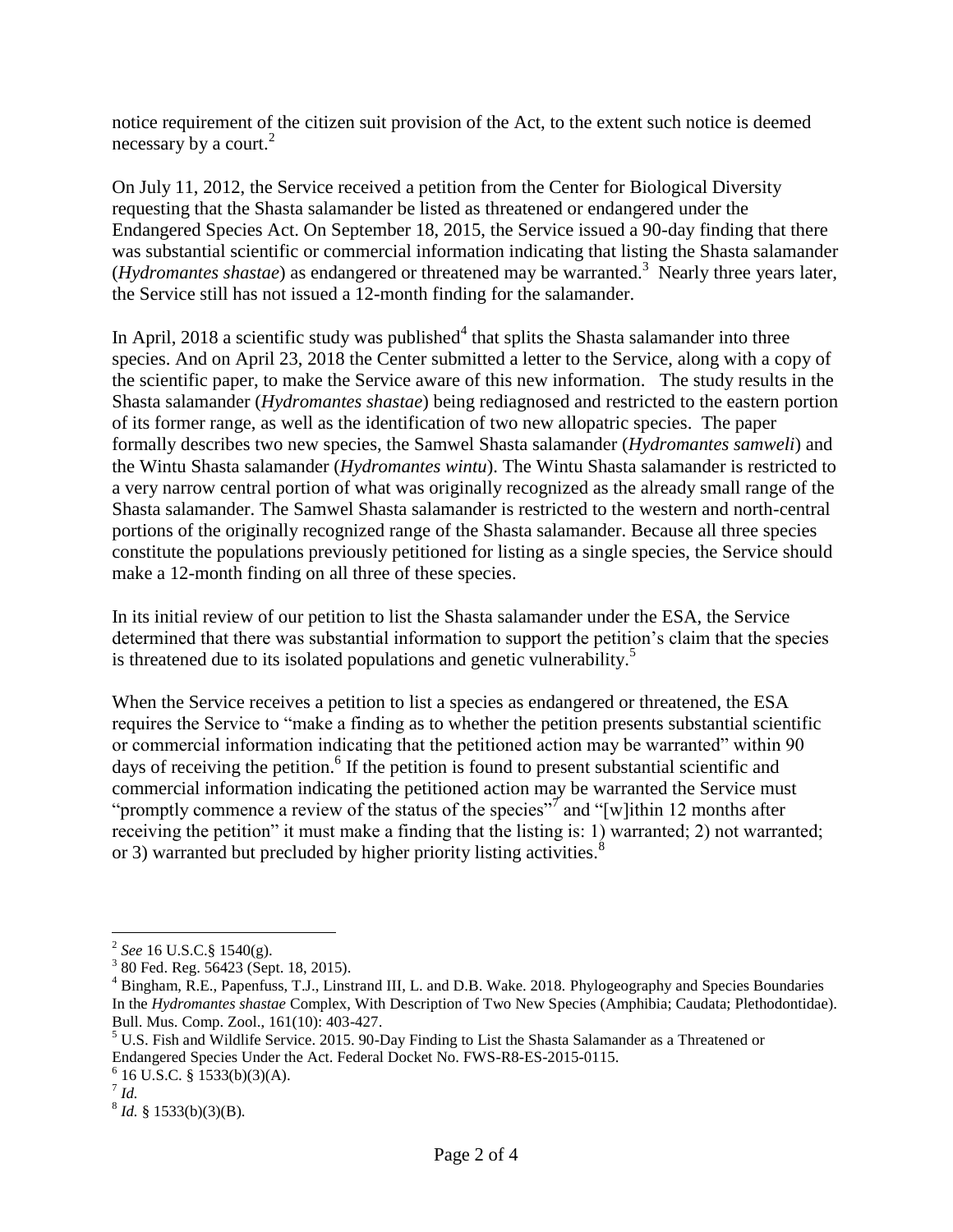Because the Service received the Center's petition to list the Shasta salamander on July 11, 2012, the Service's 12-month finding was due on or before July 11, 2013. The Service has yet to publish a 12-month finding in the Federal Register, meaning the decision is more than five years overdue.

In 2016, the U.S. Fish and Wildlife Service developed a seven-year National Listing Workplan, which was intended to prioritize the agency's workload based on the needs of candidate and petitioned species. According to this workplan<sup>9</sup>, the Shasta salamander is not scheduled to receive a 12-month finding until 2022, which would be nine years late. Even that timeline appears to be unreliable as some decisions that were previously scheduled to occur have not happened to date. $10$ 

Even a decision in 2022 would likely be too late to ensure these species' survival. One of the major threats to these salamanders and their habitats – the planned raising of the height of Shasta dam and the level of Shasta Lake – is expected to begin construction in late spring or summer 2020, according to the Bureau of Reclamation. <sup>11</sup> The project received \$20 million in funding for preconstruction activities in 2018 and the Bureau of Reclamation expects to award a construction contract by December 2019.<sup>12</sup> Raising the dam would result in the inundation and loss of salamander habitat, as the lake level could rise as much as 20 feet higher in years when the lake is full.

Consequently, the Service is in violation of Section 4 of the ESA and has abandoned its duty to ensure that endangered and threatened species are afforded protections in a timely manner, thereby avoiding further decline and increased risk of extinction.<sup>13</sup> The Service will continue to be in violation of the law until it publishes a 12-month finding o the Shasta salamander, Samwel Shasta salamander and Wintu Shasta salamander.

Sincerely,

Jennifer Lost

Jennifer Loda Amphibian and Reptile Staff Attorney Center for Biological Diversity

 $\overline{a}$ 

<sup>9</sup> U.S. Fish and Wildlife Service, National Listing Workplan: 7-Year Workplan (2016 Version), *available at* https://www.fws.gov/endangered/esa-library/pdf/Listing%207-Year%20Workplan%20Sept%202016.pdf  $10$  For example, the Cedar Keys mole skink, Neuse River waterdog and Carolina madtom were all scheduled to

receive 12-month findings by the end of fiscal year 2017, but none have received 12-month findings to date. <sup>11</sup> Arthur, Damon. June 20, 2018. Construction Contract to Raise Shasta Dam Expected Next Year. Redding Record Searchlight, *available at* https://www.redding.com/story/news/2018/06/20/construction-contract-raise-height-shasta-

dam-expected-next-year/718253002/

 $^{12}$  *Id.* 

<sup>13</sup> *See* 16 U.S.C. § 1533(b)(3)(B).